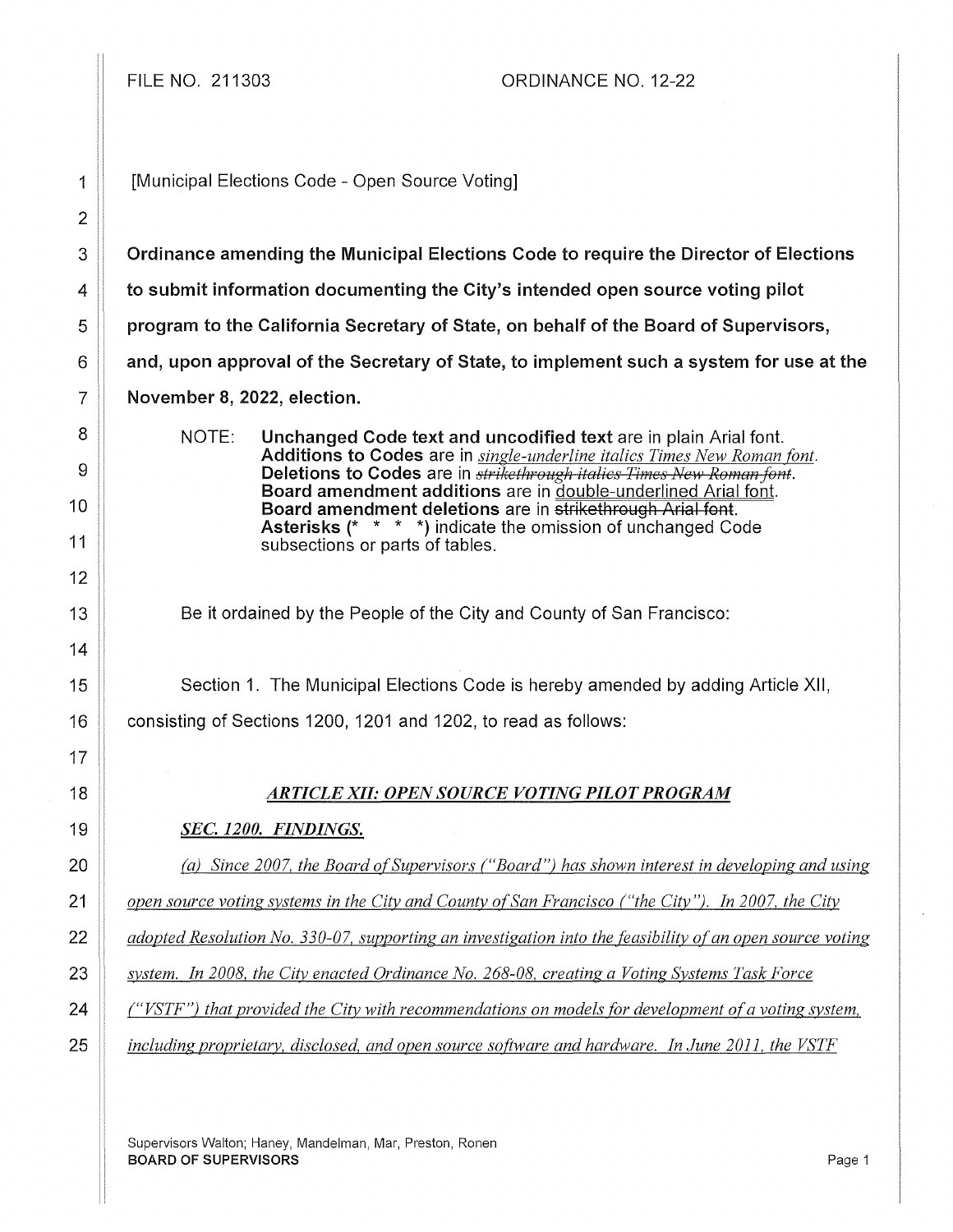Supervisors Walton; Haney, Mandelman, Mar, Preston, Ronen **BOARD OF SUPERVISORS** Page 2

*and provide that information to the SOS (or feedback.*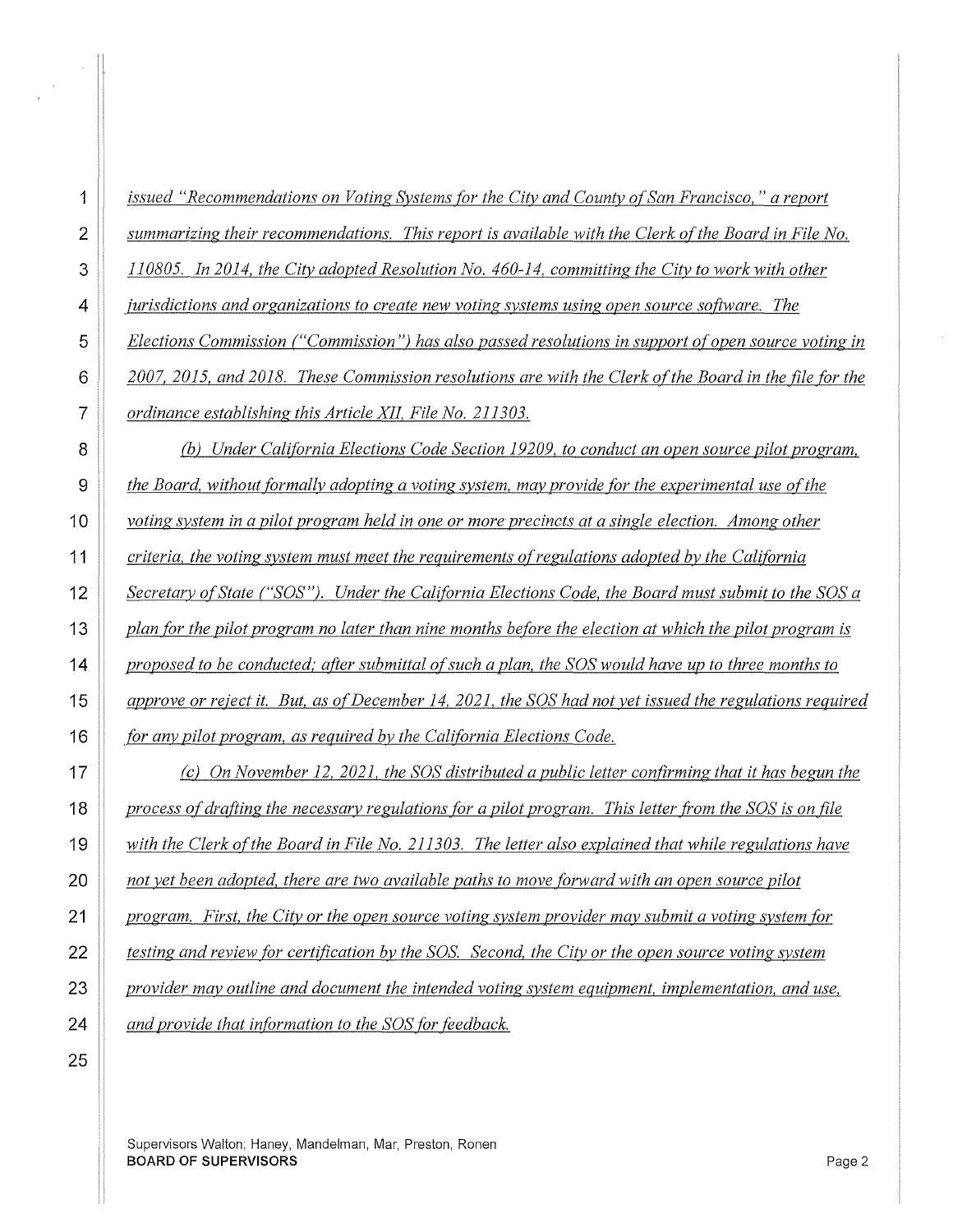| 1              | (d) As of December 14, 2021, the SOS had not approved a pilot program for an open source or             |
|----------------|---------------------------------------------------------------------------------------------------------|
| $\overline{2}$ | disclosed source voting system. The City is hoping to be the first to conduct a pilot program in        |
| 3              | conjunction with a future election. Conducting this pilot program would advance the Board's and the     |
| 4              | Commission's long-term goal of moving towards open source voting systems for City elections.            |
| 5              | SEC. 1201. DEFINITIONS.                                                                                 |
| 6              | For purposes of this Article XII, the following terms have the following meanings:                      |
| 7              | "Ballot marking device" shall mean voting equipment used by voters to record votes on paper             |
| 8              | ballots.                                                                                                |
| 9              | "Disclosed source voting system" shall mean a voting system subject to licenses that allow the          |
| 10             | public to review all of its source code and the ability to share all source code with other parties.    |
| 11             | Disclosed source voting systems may incorporate software that has a proprietary license that would      |
| 12             | restrict the users' ability to copy or modify its source code.                                          |
| 13             | "Open source" shall mean the software's source code is available for use, study, re-use,                |
| 14             | modification, enhancement, and re-distribution and is subject to one or more licenses approved by the   |
| 15             | Open Source Initiative.                                                                                 |
| 16             | "Open source voting system" shall mean a voting system (a) whose software is open source;               |
| 17             | and (b) whose electronic hardware is off-the-shelf and publicly available.                              |
| 18             | "Secretary of State" shall mean the California Secretary of State.                                      |
| 19             | "Source code" shall mean the version of a computer program in which the programmer's                    |
| 20             | original programming statements are expressed in a source language (e.g. $C++$ , $C#$ , Visual Basic or |
| 21             | Java) which must be compiled or assembled and linked into equivalent machine-executable object          |
| 22             | code, thereby resulting in an executable software program.                                              |
| 23             | "Voting system" means a mechanical, electromechanical, or electronic system and its software,           |
| 24             | or any combination of these used for casting a ballot, tabulating votes, or both. "Voting system" does  |
| 25             | not include a remote accessible vote by mail system.                                                    |

Supervisors Walton; Haney, Mandelman, Mar, Preston, Ronen **BOARD OF SUPERVISORS** Page 3

 $\frac{1}{\sigma_{\rm c}} = \frac{1}{\sigma_{\rm c}}$ 

 $\bar{z}$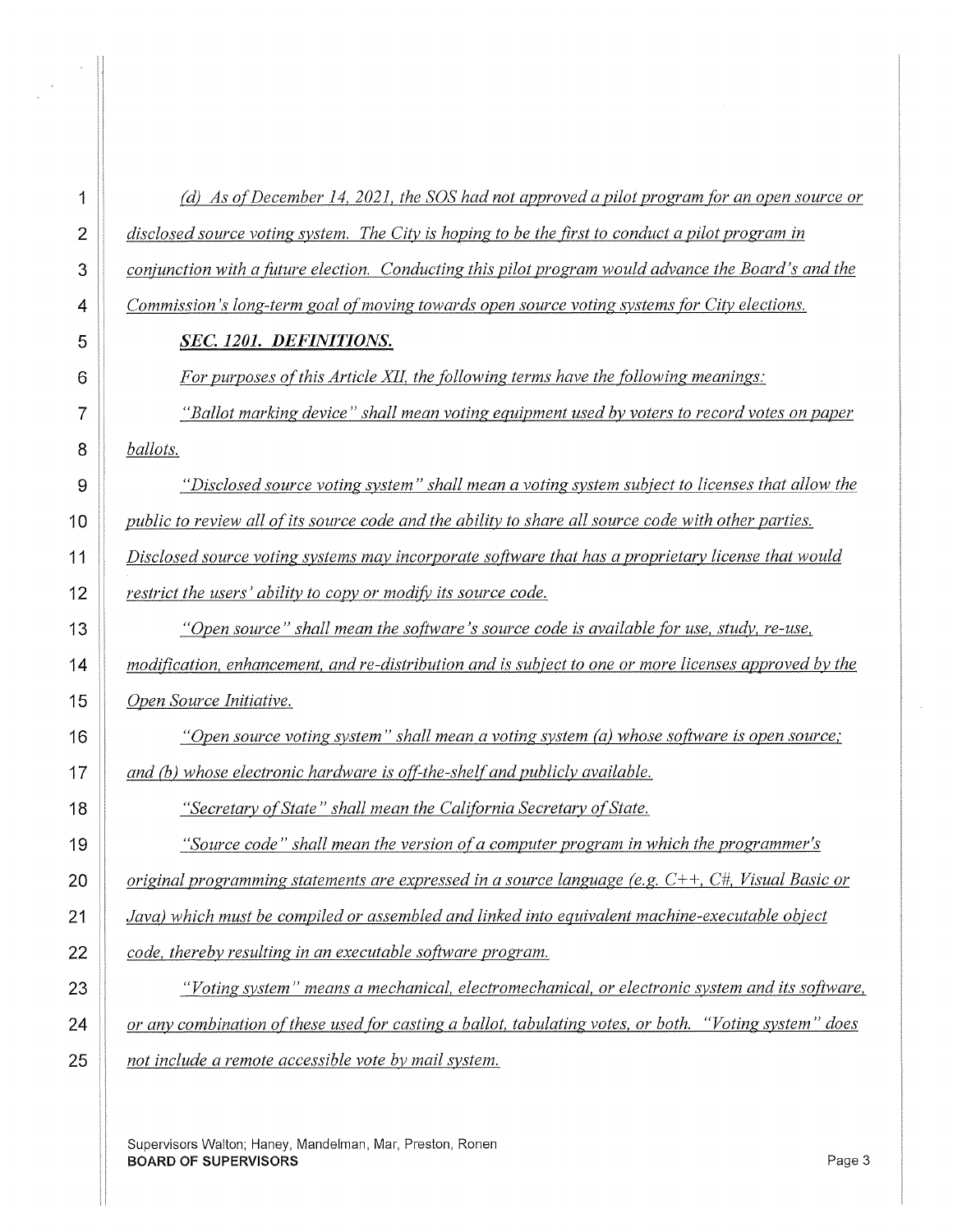# *SEC. 1202. SUBMISSION OF PLAN FOR INTENDED OPEN SOURCE VOTING PILOT PROGRAM.*

**(a)** For the purposes of this Article XII, the intended open source voting pilot program shall *consist ofa minimum of one open source ballot marking device that the City wishes to use at the City Hall Voting Center for the November 8, 2022 Consolidated General Election. The Director of Elections shall have discretion to decide if more than one ballot marking device will be utilized during the open source pilot program and where to place the ballot marking device{s), based upon accessibility, security, and staffing requirements. But, to the extent feasible, an open source ballot marking device shall be available to any voter that wants to use the device at the City Hall Voting Center.* 

(Q) *By no later than February 8, 2022, the Director of Elections shall submit information to the*  SOS *that describes a plan for the City's intended open source voting pilot program, as set forth in subsection (a). The* SOS *must adopt regulations for open source voting pilots, and approve the City's plan for the intended open source voting pilot program, in order for the Department of Elections to deploy the open source ballot marking device(s) at the November 8, 2022 Consolidated General Election for the public's use.* 

*(c) The Director of Elections' plan for the intended open source voting pilot program shall include information that outlines and documents the City's intended open source voting system equipment, implementation, and use. The information shall include at a minimum: (a) a list of each piece of hardware, software, and firmware that will be used and how each complies with the Pequirements of California Elections Code Sections 19209 and 19212, and (b) draft use procedures on how the svstem will be implemented and used by the Department of Elections and poll workers. The use procedures shall conform to the SOS's template available on the* SOS *website. This template is on file with the Clerk of the Board in File No. 211303.* 

Supervisors Walton; Haney, Mandelman, Mar, Preston, Ronen **BOARD OF SUPERVISORS** Page 4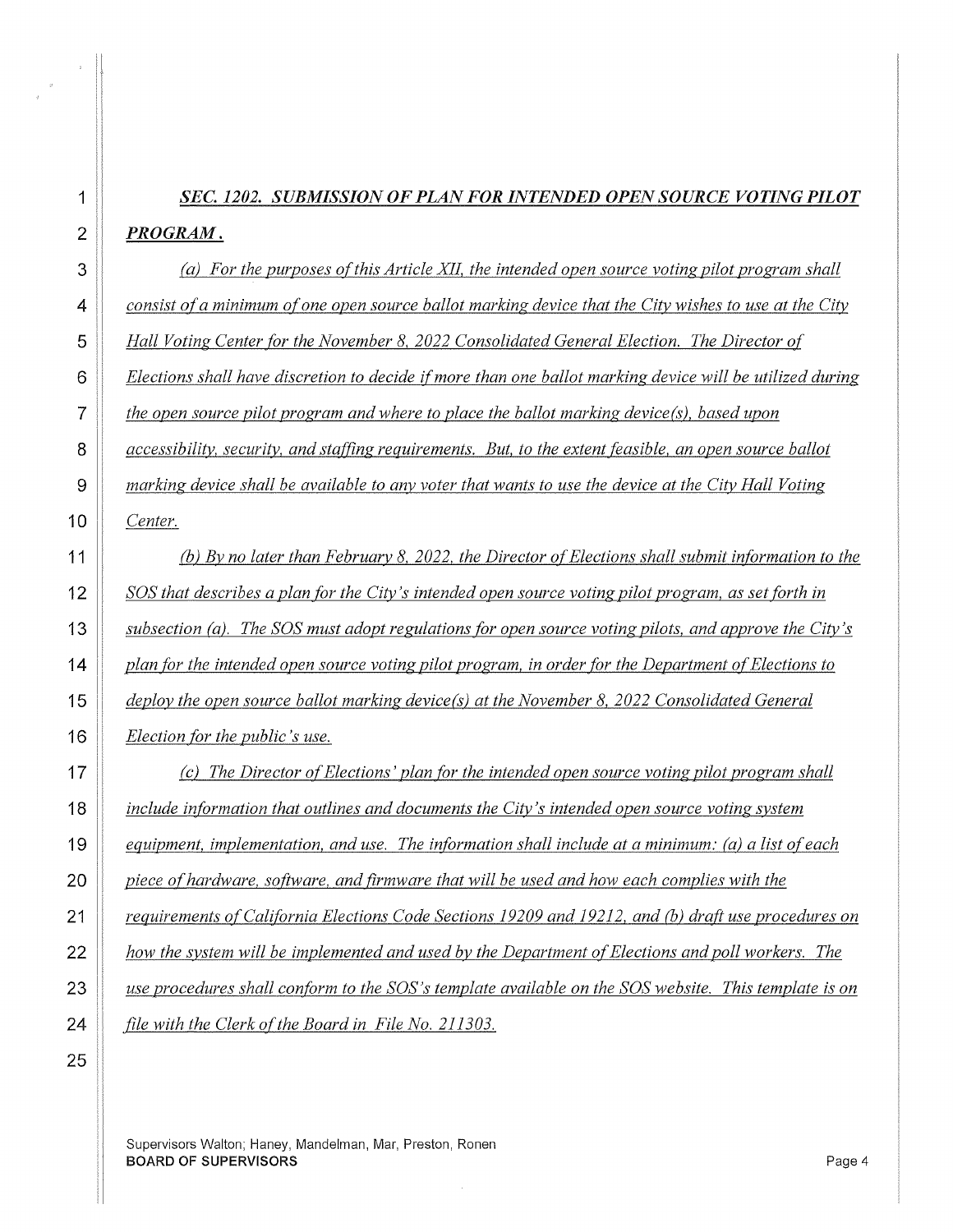#### 1 || Section 2. Effective Date

2 | This ordinance shall become effective 30 days after enactment. Enactment occurs 3 | when the Mayor signs the ordinance, the Mayor returns the ordinance unsigned or does not 4 sign the ordinance within ten days of receiving it, or the Board of Supervisors overrides the 5 | Mayor's veto of the ordinance.

APPROVED AS TO FORM: DAVID CHIU, City Attorney

 $9 \parallel$  By: /s/ ANA FLORES 10 | Deputy City Attorney

n:\legana\as2021\2200250\01571138.docx